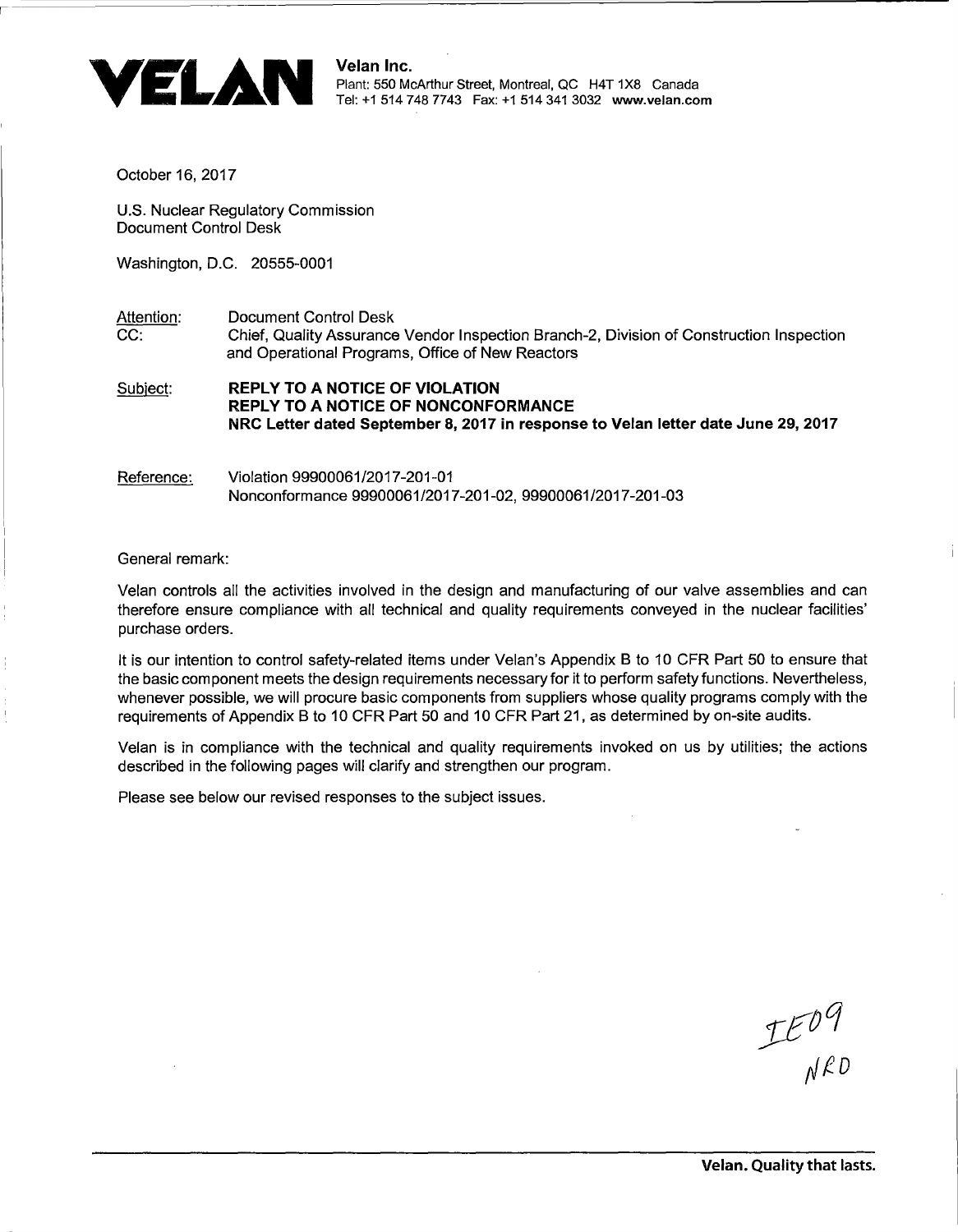

### Violation 9990006112017-201-01

Requirement: Section 21.31, "Procurement documents," of Title 10 of the Code of Federal Requlations (10 CFR) Part 21, requires that "Each individual, corporation, partnership, dedicating entity, or other entity subject to the regulations in this part shall ensure that each procurement document for a facility, or a basic component issued by him, her or it on or after January 6, 1978, specifies, when applicable, that the provisions of 10 CFR Part 21 apply."

Finding: Contrary to the above, as of May 11, 2017, Velan failed to specify in procurement documents for suppliers of safety-related materials and services to be procured as basic components that the provisions of 10 CFR Part 21 apply. Specifically, Velan imposed in the purchase orders (POs) that suppliers meet procedure VEL-QCl-561, "The Application of U.S. NRC Regulations 10 CFR Part 21 as Applicable to Non U.S.A Suppliers," Revision 0, dated January 3, 1978, rather than imposing the applicable requirements of 10 CFR Part 21. Velan developed this procedure to address the fact that Velan's international suppliers do not implement a program that meets the requirements of 10 CFR Part 21 and therefore will not accept POs that impose 10 CFR Part 21. This procedure relieves Velan's suppliers from their responsibilities under 10 CFR Part 21 and requires the suppliers to notify Velan of any deviations identified in the materials or services supplied to Velan. Examples of materials and services procured include but are not limited to bars, fittings, flanges, plates, tubing, castings, fasteners, forgings, heat treating, calibration, chemical and mechanical testing, and non-destructive examination.

# Response:

## 1) Reason for violation:

Assumption that transposing the requirements of the Regulation into a Velan contractual document is equivalent with specifying the actual Regulation by name.

#### 2) Corrective Actions that are currently implemented:

The violation does not have a technical or quality impact on goods or services received from suppliers and does not affect Code compliance. No additional activities are necessary during receiving inspection; the reviews and verification of certification material and services from suppliers qualified based on NCA-3800 requirements are adequate to meet the Code (ASME Section Ill) requirements; the traceability requirements inherent to our purchasing documents allow Velan to fulfill our 10CFR Part 21 obligations in the event we are notified by the Supplier of conditions adverse to quality or when we become aware of such.

The Velan 10CFR50 App. B quality Manual, VEL-QC-155, is currently under revision to clarify the requirements for invoking 1 OCFR Part 21 on our suppliers, according to the type of control we deem necessary; in addition, the manual will be updated to provide adequate guidance on all options available to us for procurement of commercial grade or safety-related items that are subsequently incorporated into basic components for the nuclear industry, under the controls established in our program for design, assembly, test, etc. VEL-QCl-561 will be cancelled.

#### 3) Additional Corrective Action that will be taken:

Personnel whose roles and functions are affected by the manual revision will be trained accordingly.

# 4) The date when full compliance will be achieved.

The revision is planned for completion on or before November 30, 2017. Personnel affected by the revision will be trained within three weeks from the distribution of the manual.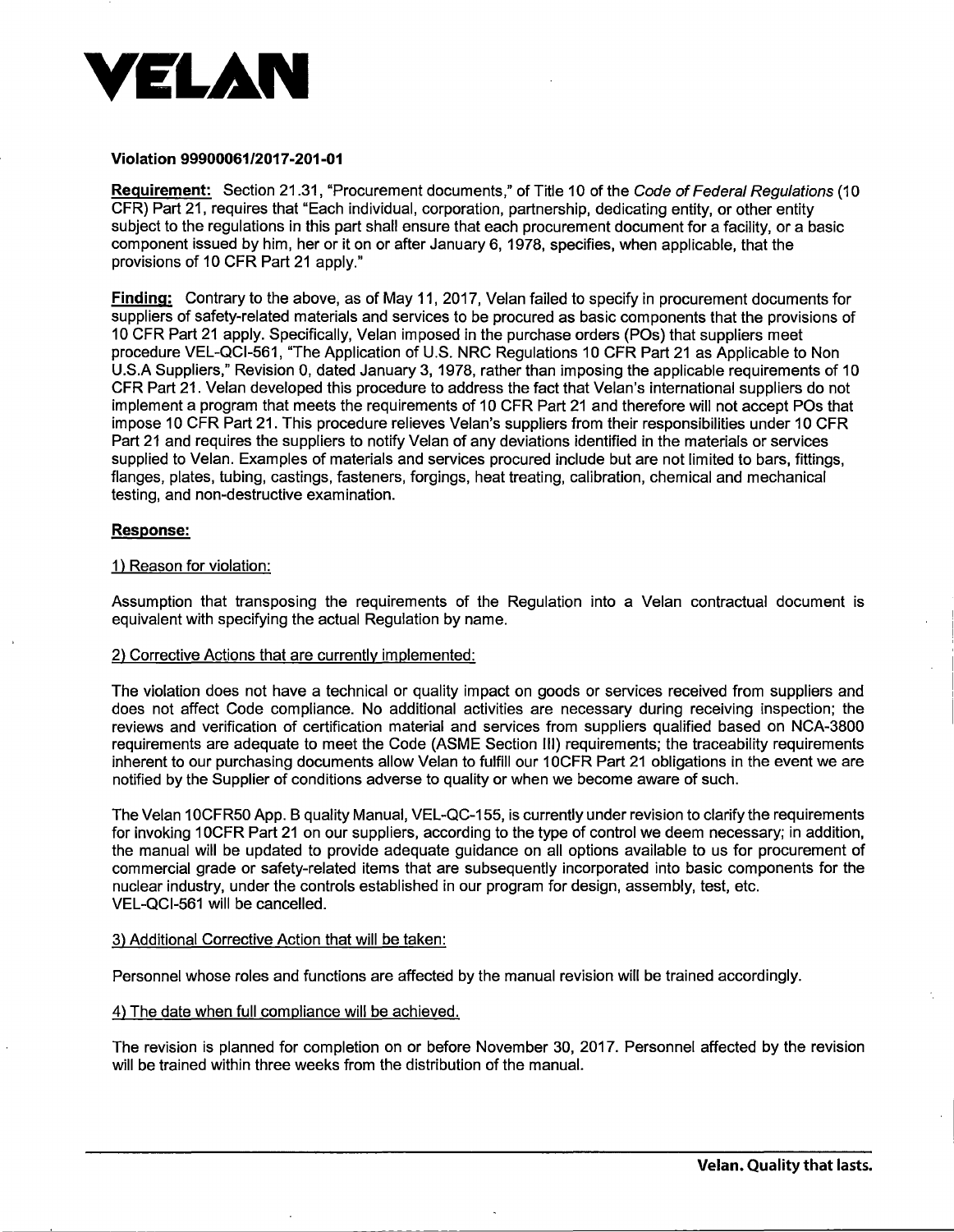

# Nonconformance 9990006112017-201-02

Requirement: Criterion IV "Procurement Document Control," of Appendix B, "Quality Assurance Criteria for Nuclear Power Plants and Fuel Reprocessing Plants," to Title 10 of the Code of Federal Regulations (10 CFR) Part 50, "Domestic Licensing of Production and Utilization Facilities," states, in part, that "Measures shall be established to assure that applicable regulatory requirements, design bases, and other requirements which are necessary to assure adequate quality are suitably included or referenced in the documents for procurement of material, equipment, and services, whether by the applicant or by its contractors or subcontractors."

**Finding:** Contrary to the above, as of May 11, 2017, Velan failed to include the applicable regulatory requirements in its safety-related procurement documents for materials and services procured as basic components that are necessary to ensure that adequate quality is suitably included or referenced. Specifically, Velan did not impose the requirements of Appendix B to 10 CFR Part 50 in its safety-related purchase orders (POs) for materials and services procured as basic components. Rather than imposing Appendix B to 10 CFR Part 50, Velan states in the POs that the work must be performed in accordance with the suppliers' quality assurance manual approved by Velan. Examples of materials and services procured without the imposition of Appendix B to 10 CFR Part 50 in the POs include but are not limited to bars, fittings, flanges, plates, tubing, castings, fasteners, forgings, heat treating, calibration, chemical and mechanical testing, and non-destructive examination.

## Response:

1) Reason for nonconformance:

## Refer to the NOV.

Additional clarification: Velan requires all suppliers of materials and services approved in accordance with NCA-3800 to perform the work in accordance with controls described in the Supplier's quality program approved by us and include a statement in their certification attesting to such; this comes from NCA-3862.2(b} and (c). The quality programs of these suppliers are adequate for the purpose, however, the goods or services are not safety-related since 10CFR Part 21 was invoked via a surrogate document, VEL-QCl-561.

#### 2) Corrective Actions that are currently implemented:

The non-conformity does not have a technical or quality impact on goods or services received from suppliers; it does not affect Code compliance.

The Velan 10CFR50 App. B quality Manual, VEL-QC-155, is currently under revision to rectify the situation; in addition, the manual will be updated to provide adequate guidance on all options available to us for procurement of commercial grade or safety-related items that are subsequently incorporated into basic components for the nuclear industry, under the controls established in our program for design, assembly, test, etc.

VEL-QCl-561 will be cancelled.

# 3) Additional Corrective Action that will be taken:

Personnel whose roles and functions are affected by the manual revision will be trained accordingly.

# 4) The date when full compliance will be achieved.

The revision is planned for completion on or before November 30, 2017. Personnel affected by the revision will be trained within three weeks from the distribution of the manual.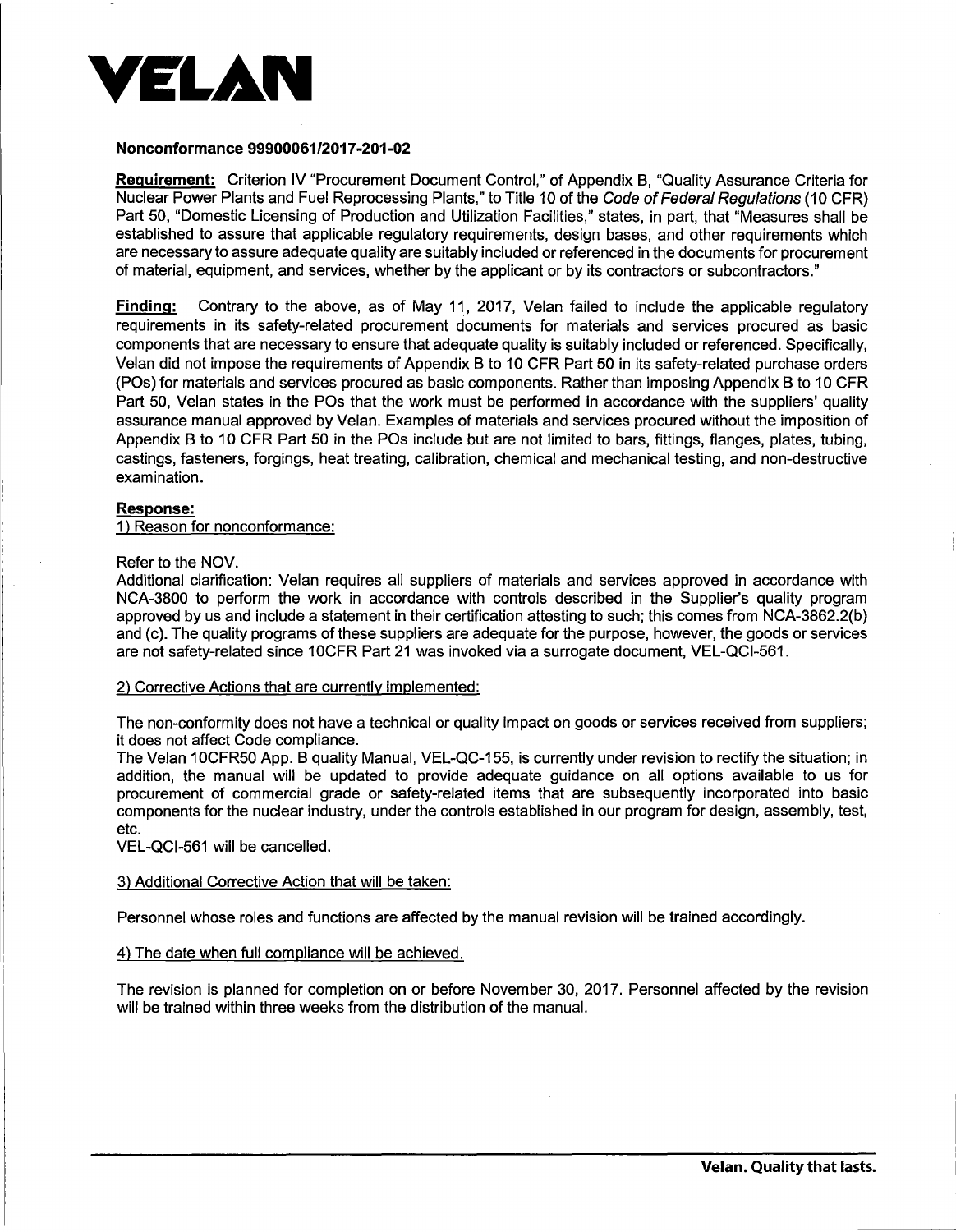

### Nonconformance 99900061/2017-201-03

## Requirement:

Criterion VII, "Control of Purchased Material, Equipment, and Services," of Appendix B to 10 CFR Part 50, states, in part, that "Measures shall be established to assure that purchased material, equipment, and services, whether purchased directly or through contractors and subcontractors, conform to the procurement documents. These measures shall include provisions, as appropriate, for source evaluation and selection, objective evidence of quality furnished by the contractor or subcontractor, inspection at the contractor or subcontractor source, and examination of products upon delivery. The effectiveness of the control of quality by contractors and subcontractors shall be assessed by the applicant or designee at intervals consistent with the importance, complexity, and quantity of the product or services."

Subsection NCA-3842.2, "Evaluation of the Qualified Material Organization's Program by Certified Material Organizations of Certificate Holders," of Section Ill, "Rules for Construction of Nuclear Facility Components," of the American Society of Mechanical Engineers (ASME) Boiler & Pressure Vessel (B&PV) Code, states, in part, that "Evaluation of a Material Organization's Quality System Program by parties other than the Society, as provided by NCA-3820(b), shall be performed in accordance with the requirements of (a) through (i) below. [...] (a) The Quality System Program shall be surveyed, accepted, and audited by the party performing the evaluation on the basis of its compliance with the applicable material requirements of this Section and the requirements of NCA-3850."

Finding: Contrary to the above, as of May 11, 2017, Velan failed to establish adequate measures for source evaluation and selection of contractors and subcontractors and failed to establish adequate measures to obtain objective evidence of quality furnished by the contractors or subcontractors. Specifically, the NRC inspection team determined that:

- 1. Velan failed to adequately qualify material organizations as approved suppliers in accordance with the requirements of NCA-3842.2. Specifically, Velan inadequately qualified these suppliers as Qualified Material Organizations based on the suppliers' International Organization for Standardization (ISO) 9001 :2008, "Quality Management System (QMS) - Requirements," and ISO/International Electrotechnical Commission (IEC) 17025:2005, "General Requirements for the Competence of Testing and Calibration Laboratories," Quality Systems Manuals. The NRC inspection team identified several instances in which the audit checklists did not provide sufficient objective evidence to support the conclusion that the suppliers had met the applicable requirements of Subsection NCA-3850, "Quality System Program Requirements."
- 2. For material that meets the requirements of Subsections NB/NC/ND-2610, "Documentation and Maintenance of Quality Systems Programs," of Section Ill of the ASME B&PV Code, i.e. material for components of 2-inches or less of nominal pipe size, Velan has been procuring these materials as basic components from commercial suppliers. Since this material is exempted from the applicable requirements of Section Ill of the ASME B&PV Code, Velan has not been conducting a supplier audit to verify and document the effectiveness of the suppliers' quality program to meet the requirements of Appendix B to 10 CFR Part 50 and 10 CFR Part 21, "Reporting of Defects and Noncompliance," or conducting any additional verification or acceptance activities to ensure that the components would perform their intended safety related function. Examples of the type of materials include castings, fasteners, forgings, welding, and brazing.
- 3. The NRC inspection team determined that the external audits performed by Velan on their Appendix B to 10 CFR Part 50 safety-related suppliers did not contain sufficient objective evidence to conclude that Velan had verified that the suppliers had passed down the applicable technical and regulatory requirements from the POs to their sub-suppliers.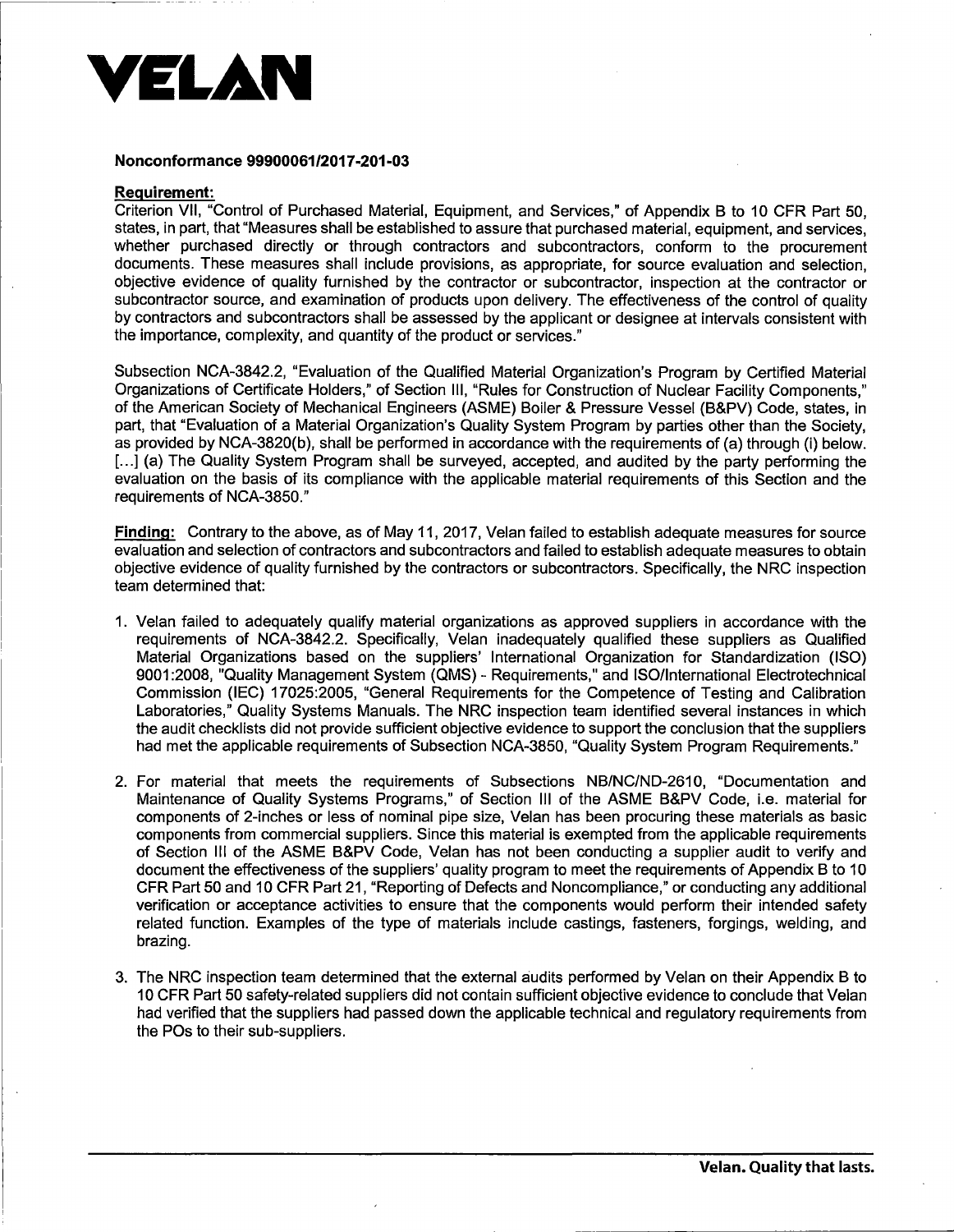

# Response:

- 1) Reason for nonconformance:
- 1) The NRG finding is somewhat incorrect; NCA-3842.2 refers strictly to Material Organizations and is not intended to cover approved suppliers (such as calibration, heat treatment, laboratory, or NDE services). Approved suppliers are addressed in NCA-3811 (b) and NCA-4255.3(b); these allow the Certificate Holder to accept supplier's quality programs consistent with the scope of supply or have the supplier work to controls established by the Certificate Holder, as it is the case with NDE contractors for example. Controls established by Velan have been found adequate by ASME during their surveys. We do not view this as a non-conformity, but as an opportunity for improvement; consequently, we have instructed our Lead Auditors to ensure that audit checklist are completed to the extent necessary to support the audit recommendations.
- 2) Refer to the NOV.

Additional clarification: Velan requires all suppliers of materials approved in accordance with NX-2610 to perform the work in accordance with controls described in the Supplier's quality program approved by us and include a statement in their certification attesting to such. The quality programs of these suppliers are adequate for the purpose, however, the goods or services are not safety-related since 10CFR Part 21 was invoked via a surrogate document, VEL-QCl-561. Note that brazing material is allowed to be purchased by this method but not welding filler, and we do not use NX-2610 for the latter.

3) Audit reports do not contain adequate objective evidence to conclude that Velan has verified that the suppliers had passed down the applicable technical and regulatory requirements from the POs to their subsuppliers; this is the result of the audit checklist not asking sufficient questions on this subject.

# 2) Corrective Actions that are currently implemented:

The non-conformity does not have a technical or quality impact on goods or services received from suppliers; it does not affect Code compliance.

- 1) We have instructed our Lead Auditors to ensure that audit checklist are completed to the extent necessary to support the audit recommendations.
- 2) Velan has implemented additional tests and examinations (check analysis and hardness tests) of at least one piece from each heat of material, starting May 12, 2017.
- 3) Audit checklists have been revised to add sufficient questions on this subject, as documented in the first response.
- 3) Additional Corrective Action that will be taken:
- 1) None
- 2) These materials will not be purchased as basic components; Velan shall exercise the controls in our App. B program to ensure that the material incorporated in a basic component will allow it to perform its safetyrelated function. Our quality program will be revised to reflect this position as well as the supplementary checks described above. Also, where possible, we will work with our traditional suppliers to upgrade their programs from NX-2610 to NCA-4200. The latter is a long term action and it will take more than a year to complete.
- 3) Document training in the auditors' files.
- 4) The date when full compliance will be achieved.

The revision is planned for completion on or before November 30, 2017. Personnel affected by the revision will be trained within three weeks from the distribution of the manual.